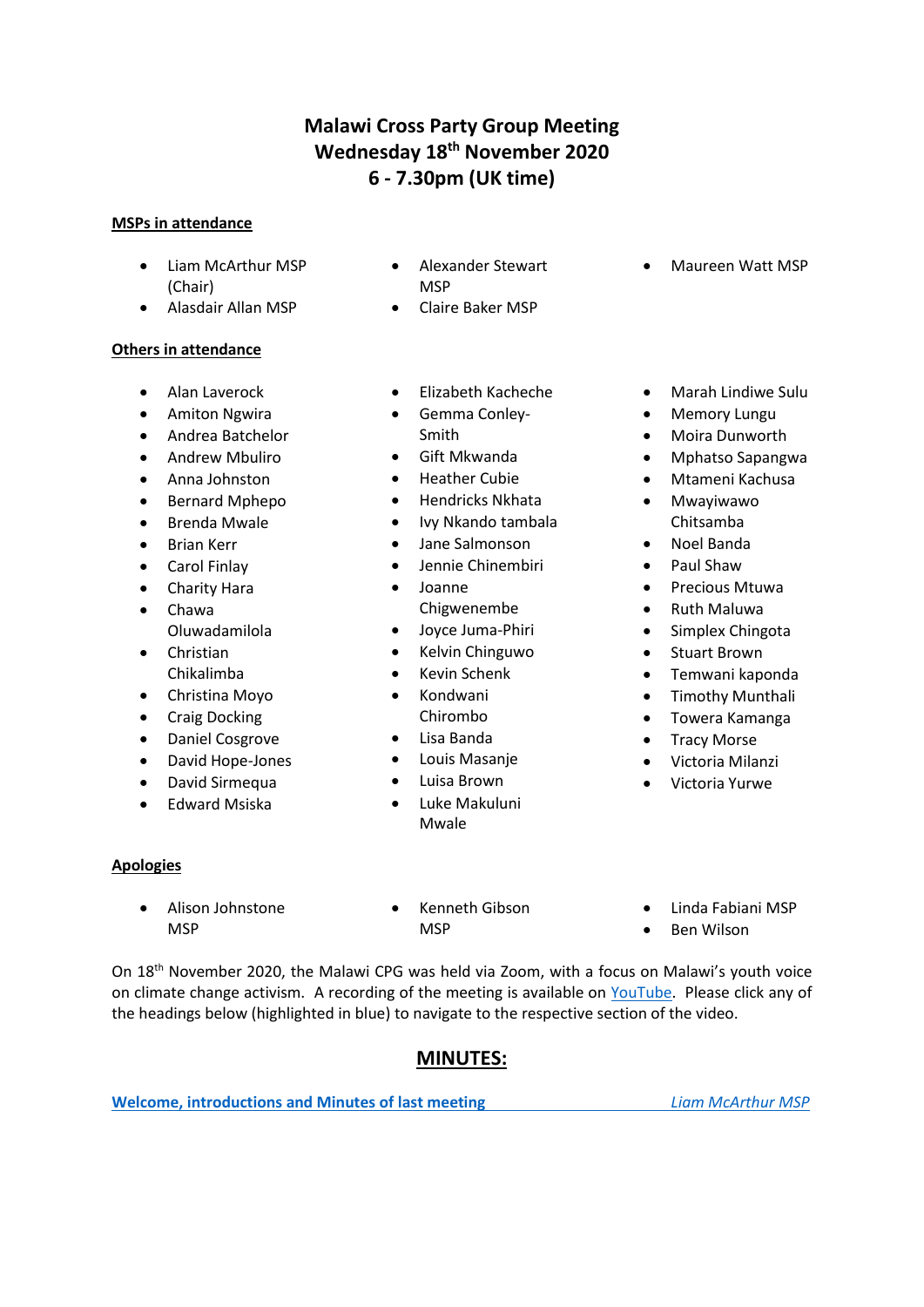The meeting was chaired by Liam McArthur MSP, who welcomed attendees and introduced the themes of the meeting. The minutes of the previous meeting were proposed by Edward Msiska and seconded by Heather Cubie.

#### *Malawi Youth Climate Leaders:*

#### **[President of Malawi's climate challenge for Scotland](https://www.youtube.com/watch?v=VMfiT0ghwig&t=156s)** *Video address*

Addressing the AGM of the Scotland Malawi Partnership (SMP) on October 3rd, the President of Malawi, **President Lazarus Chakwera** set out three very positive 'challenges' for Scotland, the third of which was to: *"ignite a movement of climate change activists amongst our peoples, to capture the imagination of Malawian youths."* A segment of his address was played, in which he said:

*"I am aware that Scotland is preparing to host the 26th UN climate change conference in November 2021. You can count on Malawi's full participation … I believe the time has come to escalate the sense of urgency among our people regarding the threats to our indispensable relationship with nature. For that reason, I am eager to see this partnership between us become an example to the world of two nations approaching climate change with the sense of urgency, and in the spirit of collaboration, commensurate with the existential threat this truly is."*

**[Introducing the Malawi](https://www.youtube.com/watch?v=VMfiT0ghwig&t=322s) Youth Climate Leaders** *Hendricks Nkhata*

Hendricks Nkhata, Project Coordinator at the Malawi Scotland Partnership (MaSP), gave some background on MaSP and the 2050 Group's [Malawi Climate Leaders](https://www.2050.scot/malawi) Project, which started in 2018 and is due to complete its first phase in March 2021. He then introduced the next two speakers, who talked about their work on the project.

#### **[Temwani Kaponda](https://www.youtube.com/watch?v=VMfiT0ghwig&t=878s)**

Temwani Kaponda is a student at the University of Malawi studying Electronics and Computer Engineering. Having grown up on a farm, Temwani has experienced the impacts of climate change directly, and has been passionate about the environment from an early age. She is based in the Rumphi District and became a Climate Leader in 2019 and has been working with a particular interest in energy sources and waste management. She started by mobilising many of the young people in her community, primarily by approaching the existing youth clubs, and then carried out a survey to assess the local community's knowledge of proper waste management. She has since followed this up with advocacy work to educate people on proper waste management, as well as offering other services like removing waste so it can be used for composting. Research is currently being done on treatment of non-biodegradeable waste. Another element of her work is countering the issue of depleting natural resources, which has resulted in the planting of 2,500 trees between December and March. Temwani thanked the Scottish Government and 2050 Climate Group for their support and, if given the opportunity to speak at COP26, she would discuss capacity building for youths in Malawi, financial resources and the importance of technology.

#### **[Edward Msiska](https://www.youtube.com/watch?v=VMfiT0ghwig&t=1630s)**

Edward Msiska is Co-Founder and Director of [Youth Action for Success and Development](https://m.facebook.com/Youth-Action-For-Success-and-Development-112067723604448/about/?ref=page_internal&mt_nav=0) based in Lilongwe. Some of the key environmental issues his community faces are deforestation, poor waste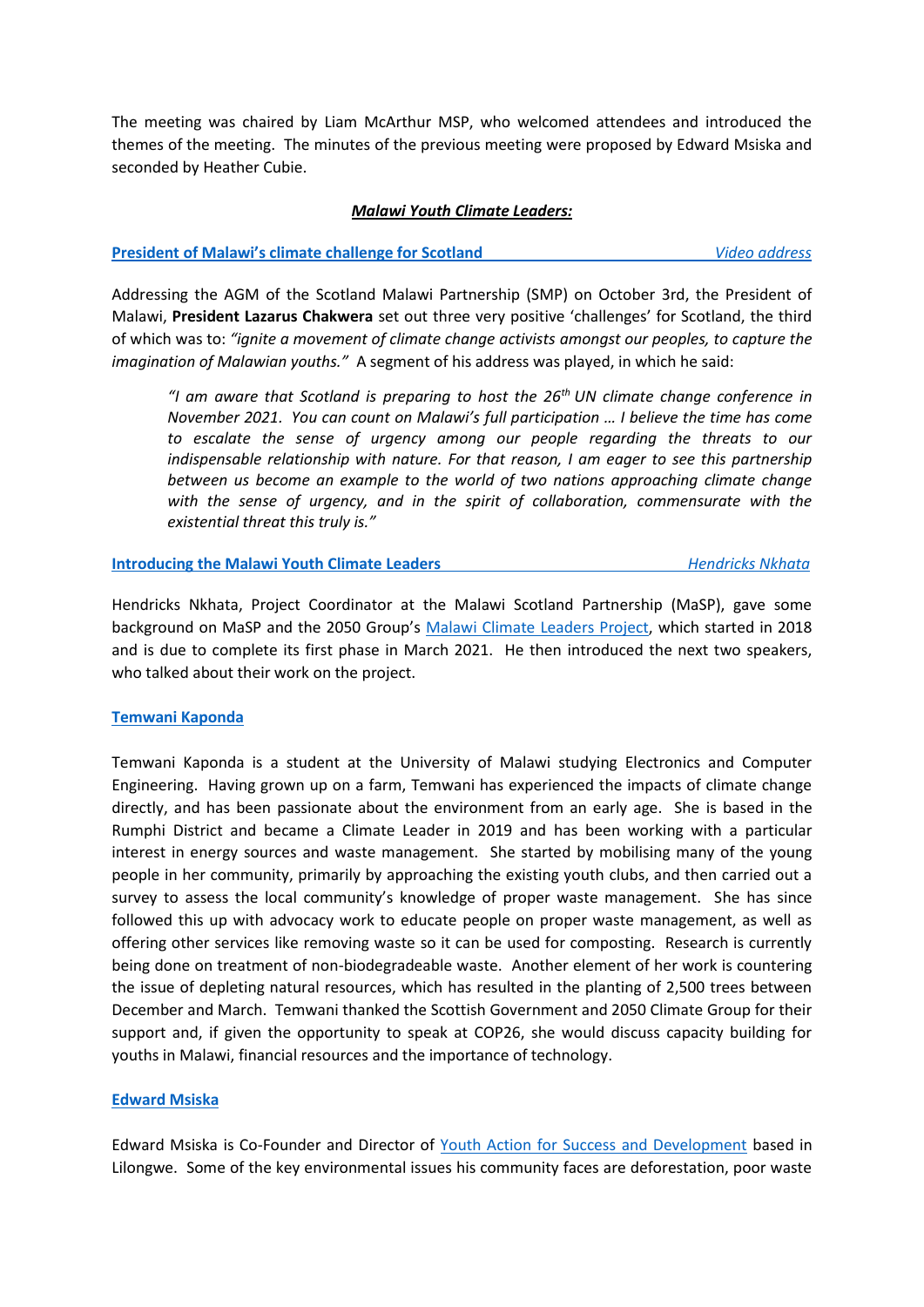management and pollution, and he is implementing innovative solutions to address these. This includes making briquettes from paper and agriculture waste as an alternative cooking fuel in order to reduce overdependence on wood charcoal and firewood, and using this opportunity to raise awareness of the importance of proper waste management. Another project involves championing the use of organic fertiliser. Using an advanced formula to produce organic fertiliser that can be used by the community, this encourages more young people into agriculture, who would otherwise venture into other, more environmentally harmful fields of work due to the prohibitively high cost of inorganic fertiliser. Edward is also part of a tree planting project to combat and raise awareness of deforestation. Edward thanked the Scottish Government and praised the advocacy work that MaSP is doing, which allows young people to see the changes they want actually carried out.

#### **[Q&A and open discussion](https://www.youtube.com/watch?v=VMfiT0ghwig&t=2347s)** *All participants*

These presentations were followed by a Q&A and open discussion.

**[Q.](https://youtu.be/VMfiT0ghwig?t=2355)** David Hope-Jones asked if there could be a useful conversation with the Government of Malawi about possible changes to the Farm Input Subsidy Programme (FISP) to see if they could support a shift to organic fertiliser?

**A.** Edward's group liaised with the Ministry of Natural Resources, Energy and Mining to see if they could gain support for their initiative. After a successful demonstration of its effectiveness and efficiency, the Ministry is investigating the formula and looking at possible funders, but is not looking to replace the existing Malawi Government programme.

**[Q.](https://youtu.be/VMfiT0ghwig?t=2505)** Heather Cubie asked if there is a need for support in management of clinical waste, and if volunteers from the Scottish Global Health Collaborative could help with this?

**A.** The chemicals often contained in medical waste can be very harmful to the community, so support in disposing of this would be very beneficial.

**[Q.](https://youtu.be/VMfiT0ghwig?t=2678)** Paul Shaw asked about possible solutions to combat plastic waste.

**A.** Temwani is looking into eco-friendly bricks and believes that more research is needed regarding which plastics are more sustainable and how they can be treated after use in order to reduce harm to the environment.

Dr Tracy Morse from the University of Strathclyde said she was inspired by the work being done by the youth of Malawi and promoted [Washted](http://www.washted.mw/) and the Mzuzu University Smart [Centre](http://www.mzuzusmartcentre.com/) for their community level work on waste management, sanitation and hygiene. She also encouraged MaSP to link up with the Wildlife and Environmental Society of Malawi (WESM) as they have a lot of experienced community coordinators. With specific regards to plastics, she recommended linking up with the Trust Group in Blantyre, who are doing work to recycle plastics that are not usually perceived as recyclable.

**[Q.](https://youtu.be/VMfiT0ghwig?t=2934)** Stuart Brown asked about the level of awareness among the Malawian youth of climate change issues.

**A.** Hendricks explained that the knowledge is there, as people are directly impacted by climate change and can see its effects. However, more capacity is needed in order to effect changes.

Edward discussed some of the actions being taken to educate young people on climate change and emphasised the importance of doing so.

Temwani advised that, while many people are aware of climate change, they have simply accepted this as a part of their life and are not aware of the actions they can take to help fight it, so there are a lot of gaps still to fill.